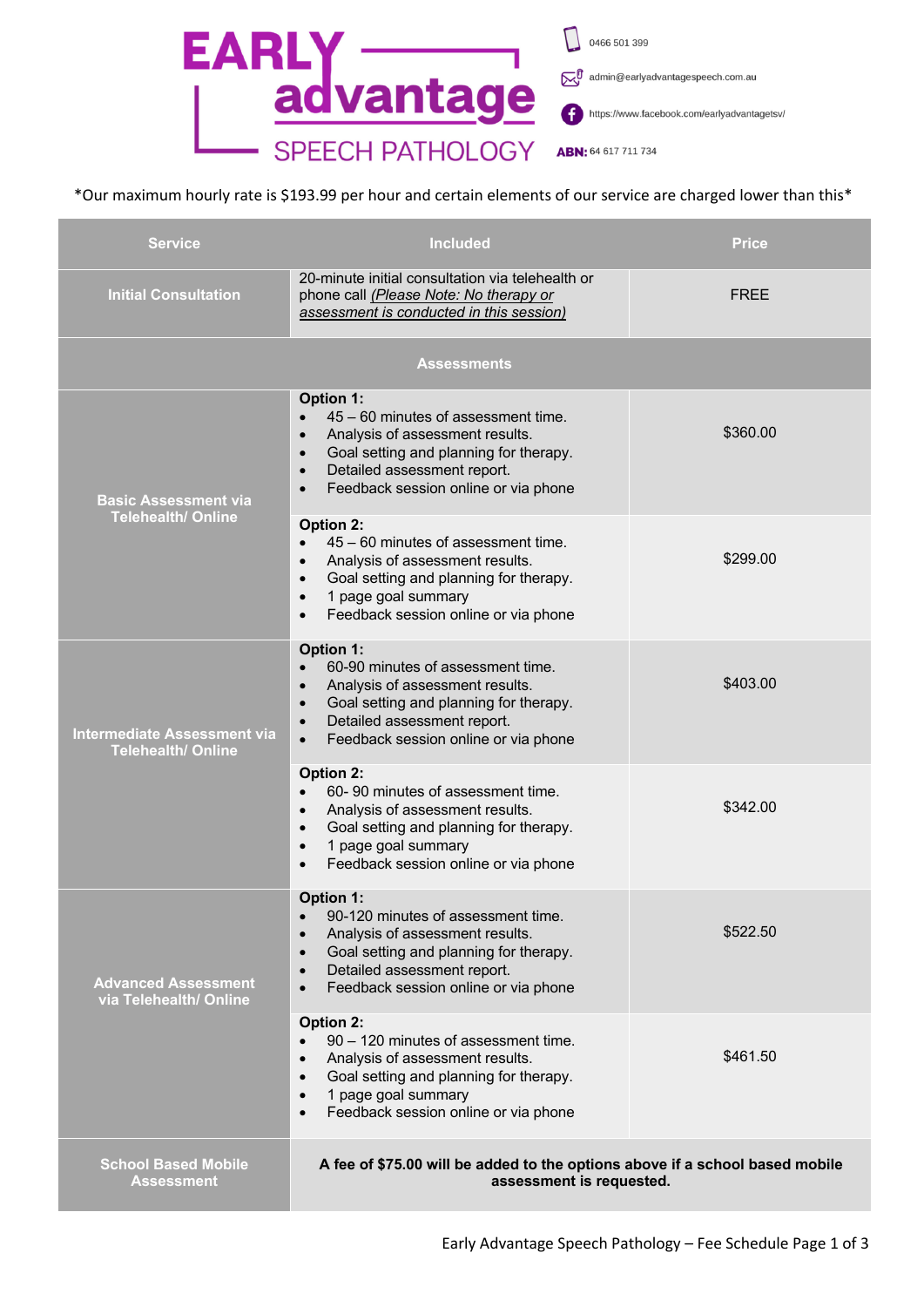| <b>Service</b>                                                                        | <b>Included</b>                                                                                                                                                                                                                                                      | Price                                                      |  |  |
|---------------------------------------------------------------------------------------|----------------------------------------------------------------------------------------------------------------------------------------------------------------------------------------------------------------------------------------------------------------------|------------------------------------------------------------|--|--|
| <b>Telehealth/ Online Therapy Sessions</b>                                            |                                                                                                                                                                                                                                                                      |                                                            |  |  |
| <b>Short Telehealth/ Online</b><br><b>Therapy Session</b>                             | 25 minutes therapy via telehealth<br>$\bullet$<br>5 minutes for therapist to complete progress<br>$\bullet$<br>notes<br>10 minutes for therapist to complete<br>individualised planning for next session<br>Total Time= Approx. 40 minutes                           | \$90.00                                                    |  |  |
| Intermediate Telehealth/<br><b>Online Therapy Session</b>                             | 40 minutes therapy via telehealth<br>$\bullet$<br>5 minutes for therapist to complete progress<br>$\bullet$<br>notes<br>10 minutes for therapist to complete<br>individualised planning for next session<br>Total time= Approx. 55 minutes                           | \$135.00                                                   |  |  |
| <b>Extended Telehealth/ Online</b><br><b>Therapy Session</b>                          | 55 minutes therapy via telehealth<br>$\bullet$<br>5 minutes for therapist to complete progress<br>$\bullet$<br>notes<br>10 minutes for therapist to complete<br>$\bullet$<br>individualised planning for next session<br>Total time= Approx. 70 minutes              | \$180.00                                                   |  |  |
|                                                                                       | <b>Mobile Therapy Sessions to Townsville Schools</b>                                                                                                                                                                                                                 |                                                            |  |  |
| <b>Intermediate Mobile Session</b>                                                    | 45 minutes therapy<br>$\bullet$<br>5 minutes for therapist to complete progress<br>$\bullet$<br>notes<br>10 minutes individualised therapy planning<br>$\bullet$<br>for next session<br>15-30 Minutes Travel<br>$\bullet$<br>Total Time = Approx. $1.25 - 1.5$ hours | \$195.00                                                   |  |  |
| <b>Extended Mobile</b><br><b>Session</b>                                              | 60 minutes therapy<br>$\bullet$<br>5 minutes for therapist to complete progress<br>notes<br>10 minutes individualised therapy planning<br>for next session<br>15-30 Minutes Travel<br>$\bullet$<br>Total Time = Approx. $1.5 - 1.75$ hours                           | \$245.00                                                   |  |  |
| <b>Reports/Letters</b>                                                                |                                                                                                                                                                                                                                                                      |                                                            |  |  |
| <b>Standard Report</b>                                                                | 2 page initial/ progress report                                                                                                                                                                                                                                      | \$165.00                                                   |  |  |
| <b>Comprehensive Report</b>                                                           | 3 page initial/ progress report                                                                                                                                                                                                                                      | \$215.00                                                   |  |  |
| <b>Letter Writing</b>                                                                 | Charged at 15-minute increments                                                                                                                                                                                                                                      | \$48.49 per 15 minutes spent<br>writing a requested letter |  |  |
| <b>Meetings</b>                                                                       |                                                                                                                                                                                                                                                                      |                                                            |  |  |
| <b>Phone Consultation with</b><br><b>Education and Health</b><br><b>Professionals</b> | 15 minutes                                                                                                                                                                                                                                                           | \$48.00                                                    |  |  |